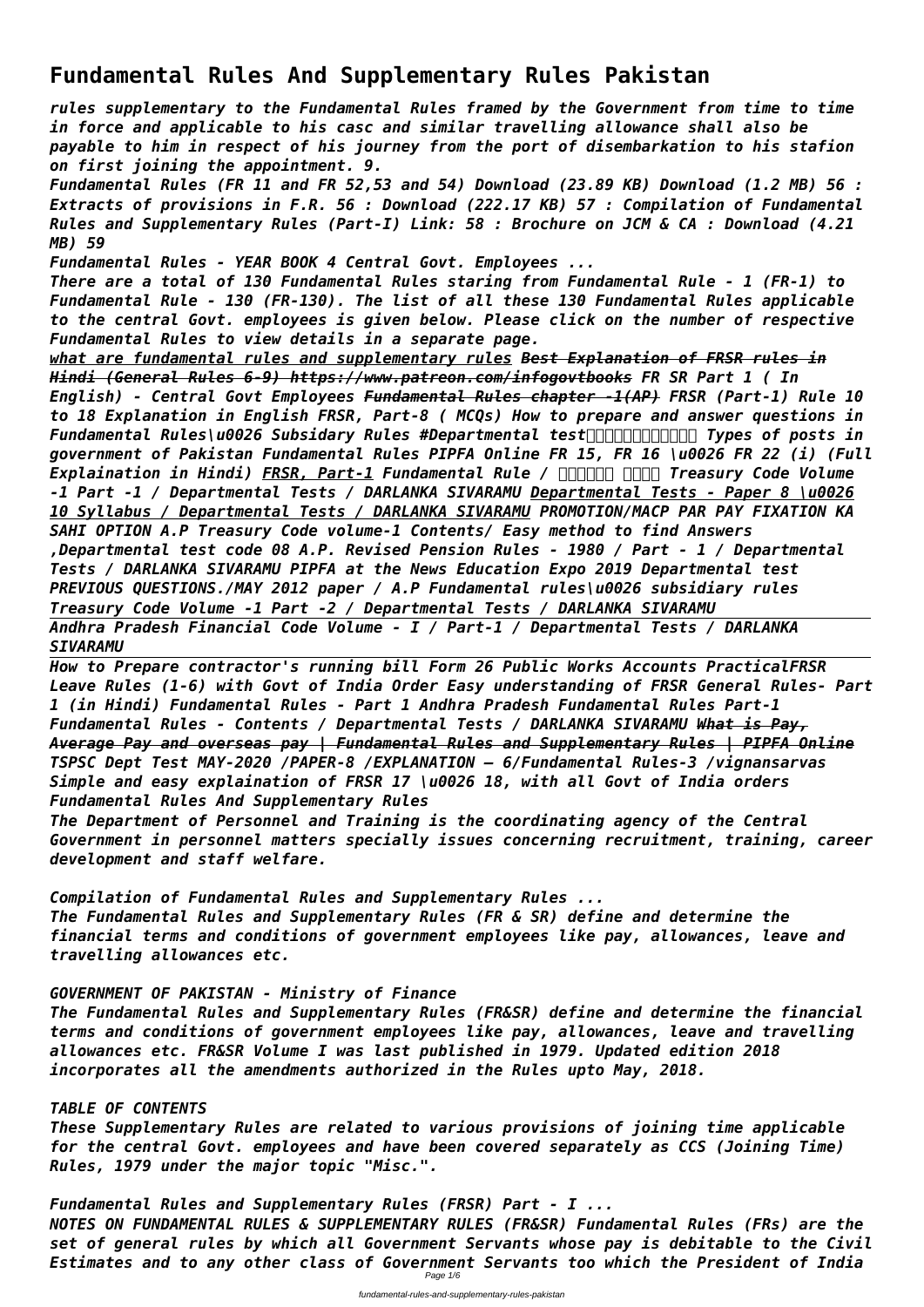*may, by general or special order, declare them to be applicable. The different provisions of these Rules are supplemented by further elaboration through Supplementary Rules (SR).*

*NOTES ON FUNDAMENTAL RULES & SUPPLEMENTARY RULES (FR&SR) Fundamental Rules and Supplementary (FRSR) Rules Part -I. (j) Premature retirement of Gr. A & B officers. (k) Self retirement by Gr. A & B officers. Note - These Fundamental Rules have since became more of obsolete/historic in nature and have been taken over by the CCS (Leave) Rules, 1972.*

*Fundamental Rules and Supplementary Rules (FRSR) Part - I ... There are a total of 335 Supplementary Rules staring from Supplementary Rule - 1 (FR-1) to Supplementary Rule - 130 (FR-335) which have been made by the President under various Fundamental Rules. The list of all these 335 Supplementary Rules applicable to the central Govt. employees is given below.*

*Supplementary Rules - YEAR BOOK 4 Central Govt. Employees ... Fundamental Rules and Supplementary Rules (FRSR) Part – I. Then you can start reading Kindle books on your smartphone, tablet, or computer – no Kindle device required. Be the first to review this product. Nabhi's Compilation of Central There was a problem filtering reviews right now. Group 1 Group 2.*

#### *FRSR RULES PDF*

*Fundamental Rules (FR 11 and FR 52,53 and 54) Download (23.89 KB) Download (1.2 MB) 56 : Extracts of provisions in F.R. 56 : Download (222.17 KB) 57 : Compilation of Fundamental Rules and Supplementary Rules (Part-I) Link: 58 : Brochure on JCM & CA : Download (4.21 MB) 59*

### *Acts & Rules | Department of Personnel & Training*

*rules supplementary to the Fundamental Rules framed by the Government from time to time in force and applicable to his casc and similar travelling allowance shall also be payable to him in respect of his journey from the port of disembarkation to his stafion* Page 2/6

*F.R 9 (21) (i). TIME SCALE OF PAY. Pay which raises by periodical increment from a Minimum to a Maximum. F.R 9 (31) (a). 3. INCREMENT. As the experience and efficiency of an employee grows with service, he will be able to turn out better and more work. Increments are granted every year to employees to compensate the increased volume of work they will be able to render as their service continues.*

### *FUNDAMENTAL RULES - MCRHRDI*

*There are a total of 130 Fundamental Rules staring from Fundamental Rule - 1 (FR-1) to Fundamental Rule - 130 (FR-130). The list of all these 130 Fundamental Rules applicable to the central Govt. employees is given below. Please click on the number of respective Fundamental Rules to view details in a separate page.*

### *Fundamental Rules - YEAR BOOK 4 Central Govt. Employees ...*

*FUNDAMENTAL RULES. FUNDAMENTAL RULES. •Originally framed under section 96-B (2) of Govt. of India Act 1919 •Continuing under Article 313 of the Constitution of India •Supported by the proviso to Article 309 •Amendments are being issued in exercise of this power •FRs are applicable to both central and state Govt. employees •FRS are reissued by the states of Karnataka and Tamilnadu •FRs relate to personal claims of Govt. employees •130 FRs divided into 5 parts.*

### *FUNDAMENTAL RULES - Andhra Pradesh*

*Strengthening of administration Periodic review of Central Government Employees under Fundamental Rule (FR) 56(j)/(l) and Rule 48 of CGS (Pension) Rules, 1972. 20-06-2019. In exercise of the powers conferred by the proviso to article 309 and clause (5) of article 148 of the Constitution and after consultation with the Comptroller and Auditor ...*

## *FR & SR - CGS Publication India*

*fundamental rules and supplementary rules is available in our book collection an online access to it is set as public so you can get it instantly our books collection saves in multiple countries allowing you*

# *Fundamental Rules And Supplementary Rules*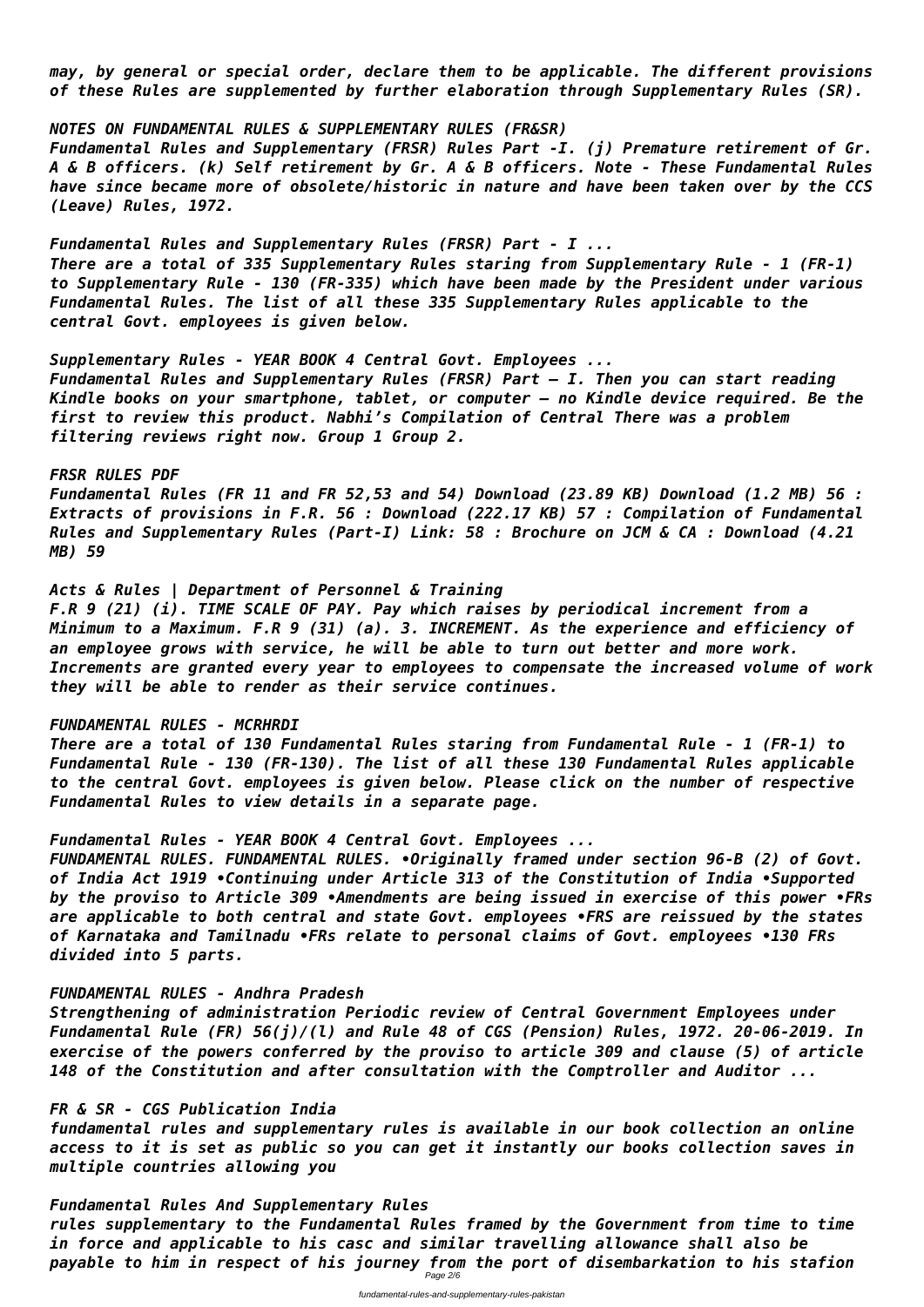*on first joining the appointment. 9.*

*DEPARTMENT OF Expenditure | MoF |GoI APPENDICES AND FORMS UPDATED EDITION 2018 — THE FUNDAMENTAL RULES AND SUPPLEMENTARY RULES (FR&SR) DEFINE AND DETERMINE THE FINANCIAL TERMS AND CONDITIONS OF GOVERNMENT EMPLOYEES LIKE PAY, ALLOWANCES, LEAVE AND TRAVELLING ALLOWANCES ETC. UPDATED EDITION 2018 INCORPORATES ALL THE AMENDMENTS AUTHORIZED IN THE RULES UPTO MAY, 2018.*

*COMPILATION OF THE FUNDAMENTAL RULES AND SUPPLEMENTARY ...*

*Chapter No. DESCRIPTION. CONTENT. Details. PDF. I. Extent of Application : II. Definition : III. General Conditions of service : IV. Pay : V. Addition to pay*

*FUNDAMENTAL RULES - eTreasury*

*Fundamental Rules and Supplementary (FRSR) Rules Part -I. FR - 1 > Introduction to Fundamental Rules . ... These Supplementary Rules are related to Traveling Allowance (TA) for the central Govt. employees and have been covered separately under the major topic "Allowances".*

# **FR & SR - CGS Publication India TABLE OF CONTENTS APPENDICES AND FORMS UPDATED EDITION 2018 — THE FUNDAMENTAL RULES AND SUPPLEMENTARY RULES (FR&SR) DEFINE AND DETERMINE THE FINANCIAL TERMS AND CONDITIONS OF GOVERNMENT EMPLOYEES LIKE PAY, ALLOWANCES, LEAVE AND TRAVELLING ALLOWANCES ETC. UPDATED EDITION 2018 INCORPORATES ALL THE AMENDMENTS AUTHORIZED IN THE RULES UPTO MAY, 2018. Fundamental Rules and Supplementary (FRSR) Rules Part -I. FR - 1 > Introduction to Fundamental Rules . ... These Supplementary Rules are related to Traveling Allowance (TA) for the central Govt. employees and have been covered separately under the major topic**

what are fundamental rules and supplementary Best Explanation of FRSR rules in Hindi (General Rules 6-9) https://www.patreon.com/infogovtbbooks Part 1 ( In English) - Central Govt Emploves amental Rules chapter -1(AP)FRSR (Part-1) Rule 10 to 18 Explanation in English Fart-8 (MCQs) How to prepare and answer questions in Fundamental Rules\u0026 Subsidary Rules #Departmental test??????? Types of posts in government of Pakistar Fundamental Rules PIPFA Online FR 15, FR 16 \u0026 FR 22 (i) (Full Explaination FRS-RnMart-1 Fundamental Rule / ?????? ???? Treasury Code Volume -1 Part -1 / Departmental Tests / DARLANKA SIVARAMU mental Tests -Paper 8 \u0026 10 Syllabus / Departmental Tests / DARLANKA SIVAR@MOTION/MACP PAR PAY FIXATION KA SAHI OPTION A.P Treasury Code volume-1 Contents/ Easy method to find Answers ,Departmental testa. Pode O& Revised Pension Rules - 1980 / Part - 1 / Departmental Tests / DARLANKA SIVARAMU PIPFA at the News Education 2019 Departmental test PREVIOUS QUESTIONS./MAY 2012 paper / A.P Fundamental rules\u0026 subsidiary rule Treasury Code Volume -1 Part -2 / Departmental Tests / DARLANKA SIVARAMU

**"Allowances".**

Supplementary Rules - YEAR BOOK 4 Central Govt. Employees ...

The Fundamental Rules and Supplementary Rules (FR & SR) define and determine the financial terms and conditions government employees like pay, allowances, leave and travelling allowances etc.

TABLE OF CONTENTS These Supplementary Rules are related to various provisions of joining time applicable for the central Govt. employe

Andhra Pradesh Financial Code Volume - I / Part-1 / Departmental Tests / DARLANKA SIVARAMU How to Prepare contractor's running bill Form 26 Public Works Accounts PRSR Licalive Rules (1-6) with Govt of India OrderEasy understanding of FRSR General Rules- Part 1 (in Hinumi) amental Rules - Part Andhra Pradesh Fundamental Rules Part-Fundamental Rules - Contents / Departmental Tests / DARLANKA SIVARAMENTIS Pay, Average Pay and overseas pay | Fundamental Rules and Supplementary Rules | PIPFA OSPISC Dept Test MAY-2020 /PAPER-8 /EXPLANATION - 6/Fundamental Rules-3 /vignarsiample and easy explaination of FRSR 17 \u0026 18, with all Govt of India drided amental Rules And Supplementary Rules The Department of Personnel and Training is the coordinating agency of the Central Government in personnel matte specially issues concerning recruitment, training, career development and staff welfare.

Compilation of Fundamental Rules and Supplementary Rules ...

GOVERNMENT OF PAKISTAN - Ministry of Finance

The Fundamental Rules and Supplementary Rules (FR&SR) define and determine the financial terms and conditions of government employees like pay, allowances, leave and travelling allowances etc. FR&SR Volume I was last published in 1979. Updated edition 2018 incorporates all the amendments authorized in the Rules upto May, 2018.

Page 3/6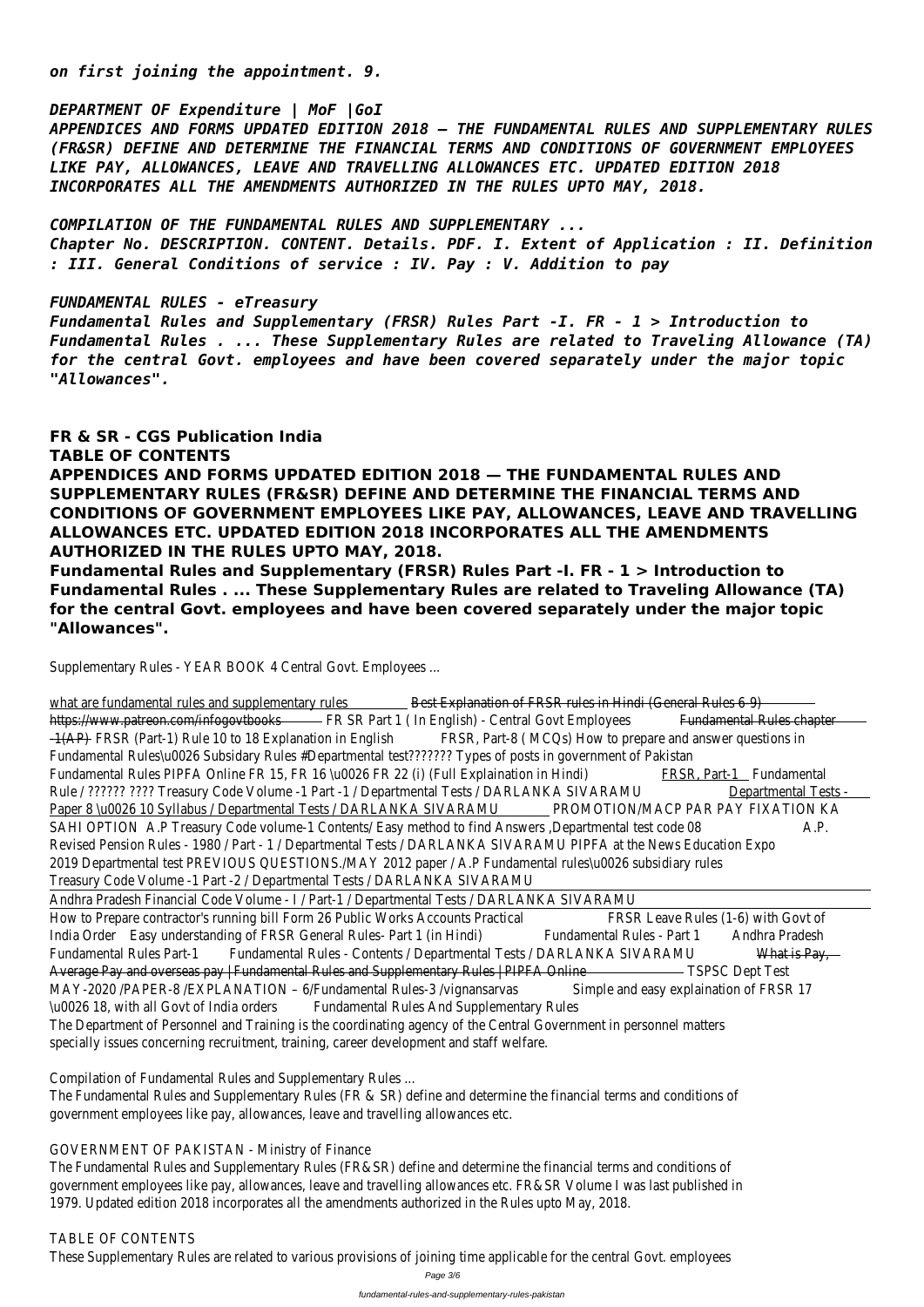and have been covered separately as CCS (Joining Time) Rules, 1979 under the major topic "Misc.".

Fundamental Rules and Supplementary Rules (FRSR) Part - I ...

NOTES ON FUNDAMENTAL RULES & SUPPLEMENTARY RULES (FR&SR) Fundamental Rules (FRs) are the set of general rules by which all Government Servants whose pay is debitable to the Civil Estimates and to any other class of Government Servants too which the President of India may, by general or special order, declare them to be applicab The different provisions of these Rules are supplemented by further elaboration through Supplementary Rules (SR).

Fundamental Rules and Supplementary (FRSR) Rules Part -I. (i) Premature retirement of Gr. A & B officers. (k) Self retirement by Gr. A & B officers. Note - These Fundamental Rules have since became more of obsolete/historic in na and have been taken over by the CCS (Leave) Rules, 1972.

# NOTES ON FUNDAMENTAL RULES & SUPPLEMENTARY RULES (FR&SR)

There are a total of 335 Supplementary Rules staring from Supplementary Rule - 1 (FR-1) to Supplementary Rule -(FR-335) which have been made by the President under various Fundamental Rules. The list of all these 335 Supplementary Rules applicable to the central Govt. employees is given below.

Fundamental Rules (FR 11 and FR 52,53 and 54) Download (23.89 KB) Download (1.2 MB) 56 : Extracts of provisio F.R. 56 : Download (222.17 KB) 57 : Compilation of Fundamental Rules and Supplementary Rules (Part-I) Link: 58 : Brochure on JCM & CA : Download (4.21 MB) 59

Fundamental Rules and Supplementary Rules (FRSR) Part - I ...

F.R 9 (21) (i). TIME SCALE OF PAY. Pay which raises by periodical increment from a Minimum to a Maximum. F.R 9 ( (a). 3. INCREMENT. As the experience and efficiency of an employee grows with service, he will be able to turn out and more work. Increments are granted every year to employees to compensate the increased volume of work they be able to render as their service continues.

Supplementary Rules - YEAR BOOK 4 Central Govt. Employees ...

There are a total of 130 Fundamental Rules staring from Fundamental Rule - 1 (FR-1) to Fundamental Rule - 130 (F The list of all these 130 Fundamental Rules applicable to the central Govt. employees is given below. Please click or number of respective Fundamental Rules to view details in a separate page.

Fundamental Rules and Supplementary Rules (FRSR) Part – I. Then you can start reading Kindle books on your smartphone, tablet, or computer – no Kindle device required. Be the first to review this product. Nabhi's Compilation Central There was a problem filtering reviews right now. Group 1 Group 2.

# FRSR RULES PDF

Strengthening of administration Periodic review of Central Government Employees under Fundamental Rule (FR) 56( and Rule 48 of CGS (Pension) Rules, 1972. 20-06-2019. In exercise of the powers conferred by the proviso to arti and clause (5) of article 148 of the Constitution and after consultation with the Comptroller and Auditor ...

fundamental rules and supplementary rules is available in our book collection an online access to it is set as public s you can get it instantly our books collection saves in multiple countries allowing you

# Acts & Rules | Department of Personnel & Training

rules supplementary to the Fundamental Rules framed by the Government from time to time in force and applicable casc and similar travelling allowance shall also be payable to him in respect of his journey from the port of disembarkation to his stafion on first joining the appointment. 9.

COMPILATION OF THE FUNDAMENTAL RULES AND SUPPLEMENTARY ... Chapter No. DESCRIPTION. CONTENT. Details. PDF. I. Extent of Application : II. Definition : III. General Conditions c

# FUNDAMENTAL RULES - MCRHRDI

Fundamental Rules - YEAR BOOK 4 Central Govt. Employees ...

FUNDAMENTAL RULES. FUNDAMENTAL RULES. •Originally framed under section 96-B (2) of Govt. of India Act 1919 •Continuing under Article 313 of the Constitution of India •Supported by the proviso to Article 309 •Amendments a being issued in exercise of this power · FRs are applicable to both central and state Govt. employees · FRS are reissu by the states of Karnataka and Tamilnadu •FRs relate to personal claims of Govt. employees •130 FRs divided into 5 parts.

# FUNDAMENTAL RULES - Andhra Pradesh

#### FR & SR - CGS Publication India

Fundamental Rules And Supplementary Rules

DEPARTMENT OF Expenditure | MoF |GoI APPENDICES AND FORMS UPDATED EDITION 2018 — THE FUNDAMENTAL RULES AND SUPPLEMENTARY RULES (FR&SR) DEFINE AND DETERMINE THE FINANCIAL TERMS AND CONDITIONS OF GOVERNMENT EMPLOYEES LIK PAY, ALLOWANCES, LEAVE AND TRAVELLING ALLOWANCES ETC. UPDATED EDITION 2018 INCORPORATES ALL THI AMENDMENTS AUTHORIZED IN THE RULES UPTO MAY, 2018.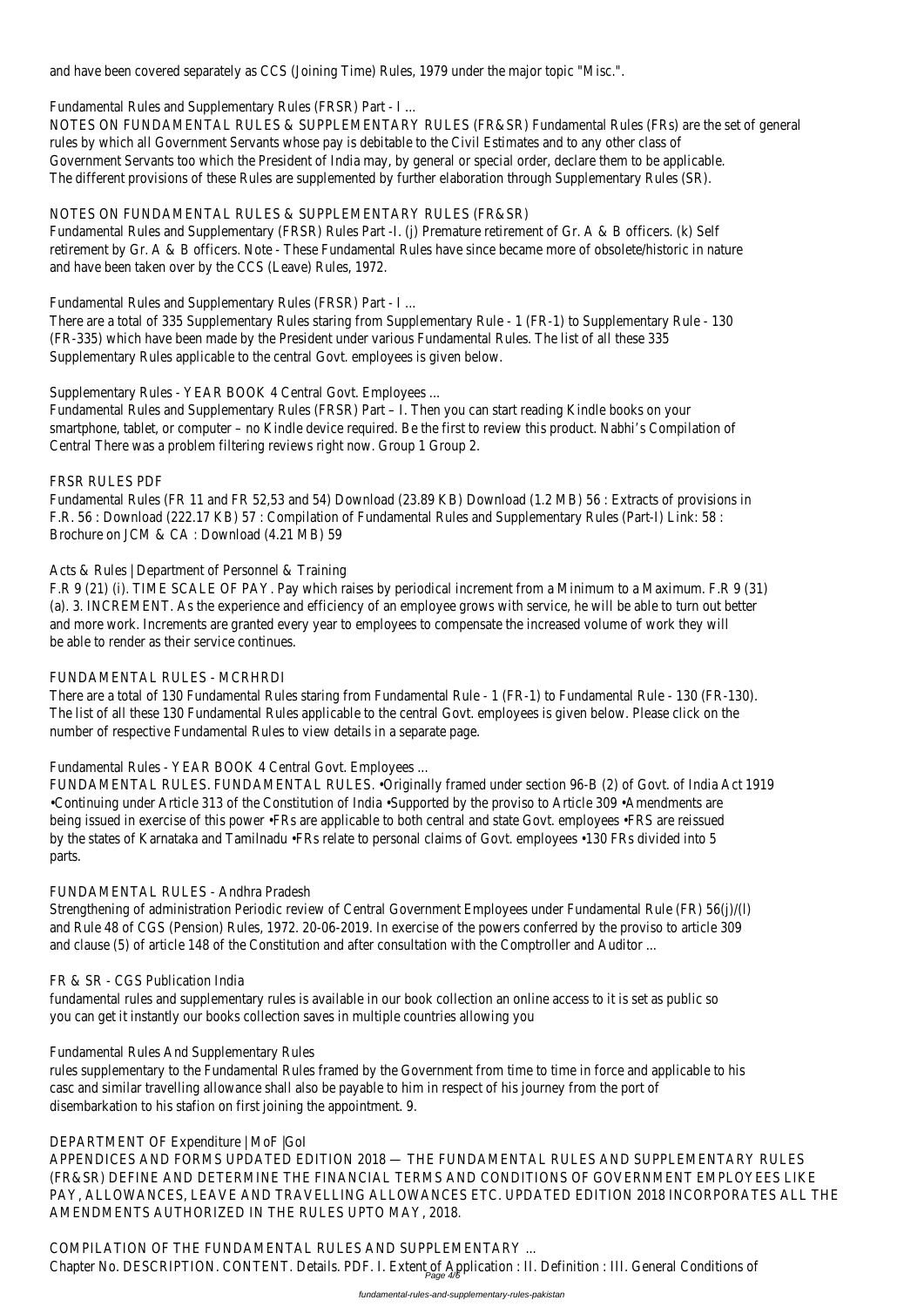service : IV. Pay : V. Addition to pay

### FUNDAMENTAL RULES - eTreasury

Fundamental Rules and Supplementary (FRSR) Rules Part -I. FR - 1 > Introduction to Fundamental Rules . ... These Supplementary Rules are related to Traveling Allowance (TA) for the central Govt. employees and have been covered separately under the major topic "Allowances".

what are fundamental rules and supplementary Best Explanation of FRSR rules in Hindi (General Rules 6-9) https://www.patreon.com/infogovtbb@KSR Part 1 ( In English) - Central Govt Emplofendamental Rules chapter -1(AP)FRSR (Part-1) Rule 10 to 18 Explanation in EnglRSSR, Part-8 (MCQs) How to prepare and answer questions in Fundamental Rules\u0026 Subsidary Rules #Departmental test??????? Types of posts in government of Pakistar Fundamental Rules PIPFA Online FR 15, FR 16 \u0026 FR 22 (i) (Full Explaination FRSRnMart-1 Fundamental Rule / ?????? ???? Treasury Code Volume -1 Part -1 / Departmental Tests / DARLANKA SIVARAMU mental Tests -Paper 8 \u0026 10 Syllabus / Departmental Tests / DARLANKA SIVARAMOTION/MACP PAR PAY FIXATION KA SAHI OPTION A.P Treasury Code volume-1 Contents/ Easy method to find Answers ,Departmental tes A. Pode O& Revised Pension Rules - 1980 / Part - 1 / Departmental Tests / DARLANKA SIVARAMU PIPFA at the News Education 2019 Departmental test PREVIOUS QUESTIONS./MAY 2012 paper / A.P Fundamental rules\u0026 subsidiary rules Treasury Code Volume -1 Part -2 / Departmental Tests / DARLANKA SIVARAMU

How to Prepare contractor's running bill Form 26 Public Works Accounts PRSR Licalve Rules (1-6) with Govt of India OrderEasy understanding of FRSR General Rules- Part 1 (in Hinmution and Rules - Part Andhra Pradesh Fundamental Rules Part-Fundamental Rules - Contents / Departmental Tests / DARLANKA SIVARAMENTIS Pay, Average Pay and overseas pay | Fundamental Rules and Supplementary Rules | PIPFA OSPISC Dept Test MAY-2020 /PAPER-8 /EXPLANATION - 6/Fundamental Rules-3 /vignarSiample and easy explaination of FRSR 17 \u0026 18, with all Govt of India drided amental Rules And Supplementary Rules NOTES ON FUNDAMENTAL RULES & SUPPLEMENTARY RULES (FR&SR)

fundamental rules and supplementary rules is available in our book collection an online access to it is set as public so you car books collection saves in multiple countries allowing you

Andhra Pradesh Financial Code Volume - I / Part-1 / Departmental Tests / DARLANKA SIVARAMU

The Department of Personnel and Training is the coordinating agency of the Central Government in personnel matters special recruitment, training, career development and staff welfare.

# **Compilation of Fundamental Rules and Supplementary Rules ... COMPILATION OF THE FUNDAMENTAL RULES AND SUPPLEMENTARY ...**

**Fundamental Rules and Supplementary (FRSR) Rules Part -I. (j) Premature retirement of Gr. A & B officers. (k) Self retirement by Gr. A & B officers. Note - These Fundamental Rules have since became more of obsolete/historic in nature and have been taken over by the CCS (Leave) Rules, 1972.**

#### FRSR RULES PDF

FUNDAMENTAL RULES - eTreasury

*FUNDAMENTAL RULES. FUNDAMENTAL RULES. •Originally framed under section 96-B (2) of Govt. of India Act 1919 •Continuing under Article 313 of the Constitution of India •Supported by the proviso to Article 309 •Amendments are being issued in exercise of this power •FRs are applicable to both central and state Govt. employees •FRS are reissued by the states of Karnataka and Tamilnadu •FRs relate to personal claims of Govt. employees •130 FRs divided into 5 parts.*

*Strengthening of administration Periodic review of Central Government Employees under Fundamental Rule (FR) 56(j)/(l) and Rule 48 of CGS (Pension) Rules, 1972. 20-06-2019. In exercise of the powers conferred by the proviso to article 309 and clause (5) of article 148 of the Constitution and after consultation with the Comptroller and Auditor ...*

*Fundamental Rules and Supplementary Rules (FRSR) Part – I. Then you can start reading Kindle books on your smartphone, tablet, or computer – no Kindle device required. Be the first to review this product. Nabhi's Compilation of Central There was a problem filtering reviews right now. Group 1 Group 2. These Supplementary Rules are related to various provisions of joining time applicable for the central Govt. employees and have been covered separately as CCS (Joining Time) Rules, 1979 under the major topic "Misc.".*

F.R 9 (21) (i). TIME SCALE OF PAY. Pay which raises by periodical increment from a Minimum to a Maximum. F.R 9 (31) (a). 3. INCREMENT. As the experience and efficiency of an employee grows with service, he will be able to turn out better and more work. Increments are granted every year to employees to compensate the increased volume of work they will be able to render as their service continues.

The Fundamental Rules and Supplementary Rules (FR & SR) define and determine the financial terms and conditions of government employees like pay, allowances, leave and travelling allowances etc. **Fundamental Rules and Supplementary Rules (FRSR) Part - I ... GOVERNMENT OF PAKISTAN - Ministry of Finance**